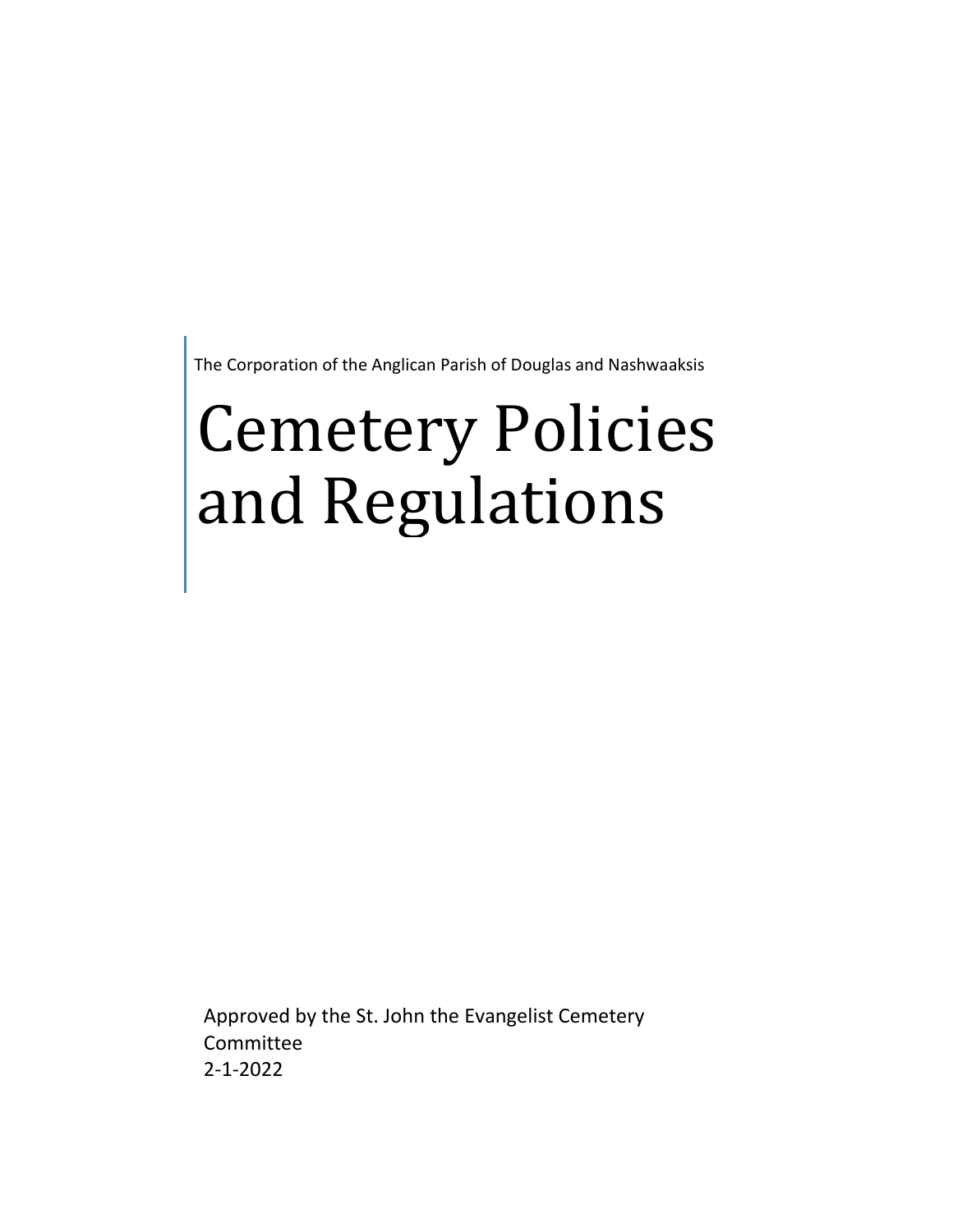# Contents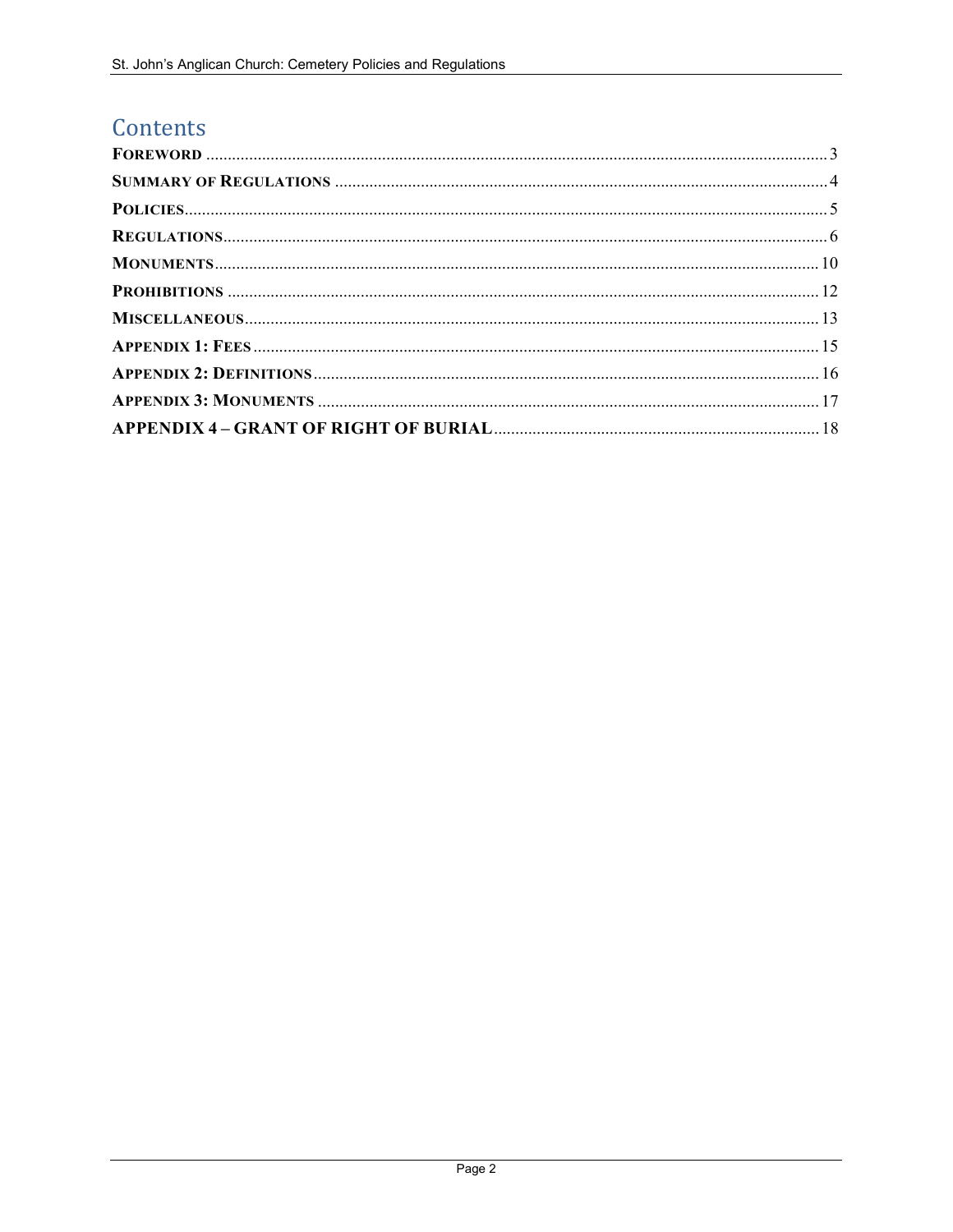# FOREWORD

The Church of St. John the Evangelist Cemetery is owned by The Corporation of the Anglican Parish of Douglas and Nashwaaksis and operated by The Church of St. John the Evangelist Cemetery Committee.

Please direct all inquiries to:

St. John the Evangelist Anglican Church Parish of Douglas and Nashwaaksis 75 MainStreet Fredericton, NB E3A 1C2

Phone: 458-9411 Fax: 453-9475 E-mail : sjechurch75@gmail.com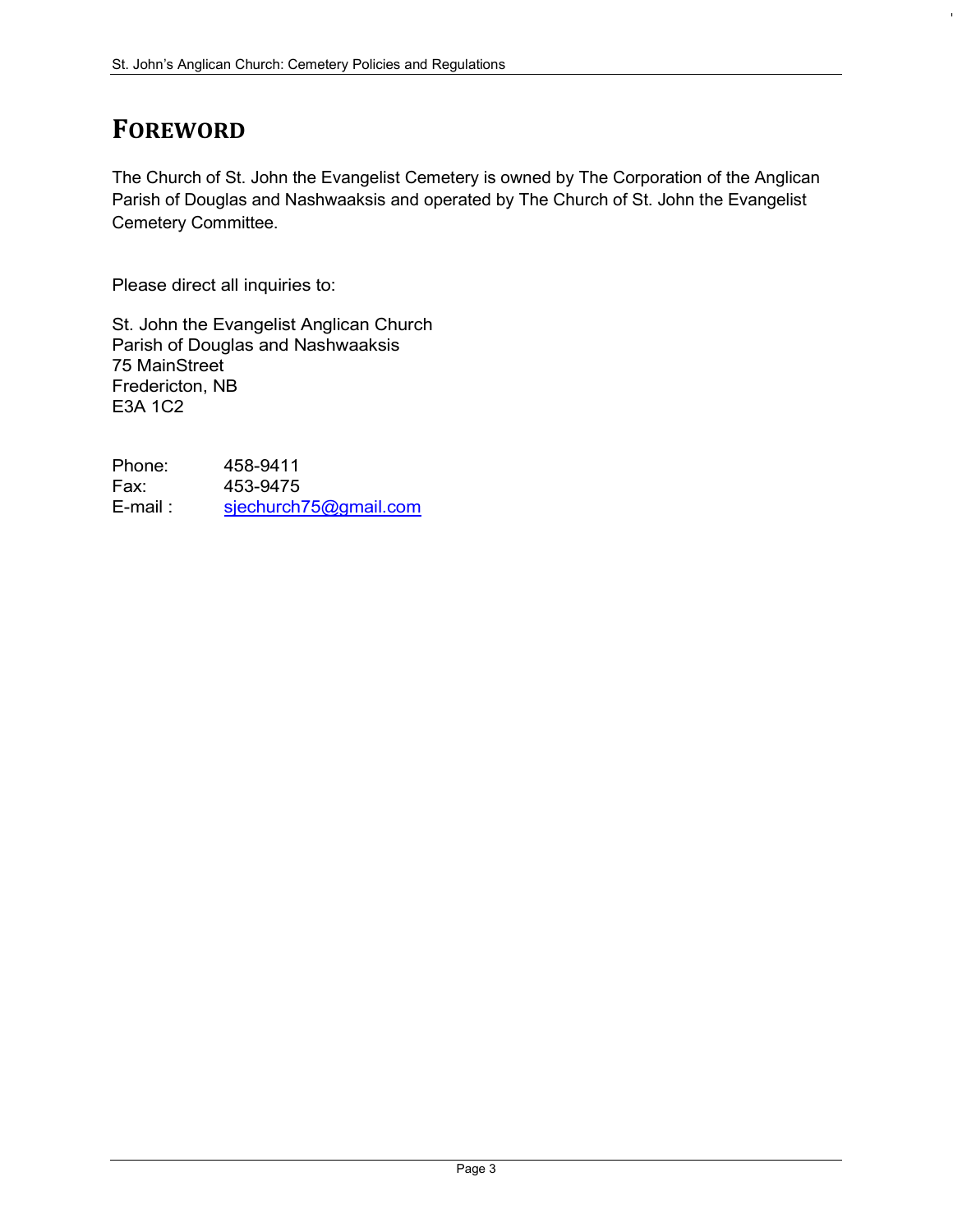## SUMMARY OF REGULATIONS

- 1. The Rector of the Parish of Douglas and Nashwaaksis or those delegated by him / her shall conduct all burials.
- 2. The Cemetery Committee administers the Policies and Regulations for the Corporation of the Anglican Parish of Douglas and Nashwaaksis.
- 3. The right of burial is granted for an initial 75-year period, with the Grantee having the option of renewing. The interment of the remains in a gravesite turns the Grant into an absolute and perpetual right of burial.
- 4. Permission of the Cemetery Committee is required prior to the interment of remains other than those of the Grantee in a gravesite.
- 5. The Cemetery Committee shall approve by whom and how graves are opened and closed.
- 6. Fees are set by the Corporation of the Anglican Parish of Douglas and Nashwaaksis.
- 7. There are maximum limits on the size of Monuments and these are not to be exceeded. These are detailed in Appendix 3 - Monuments. The Cemetery Committee controls placement of all monuments.
- 8. In the event of any contradiction between this summary and the Policies and Regulations, the latter shall prevail.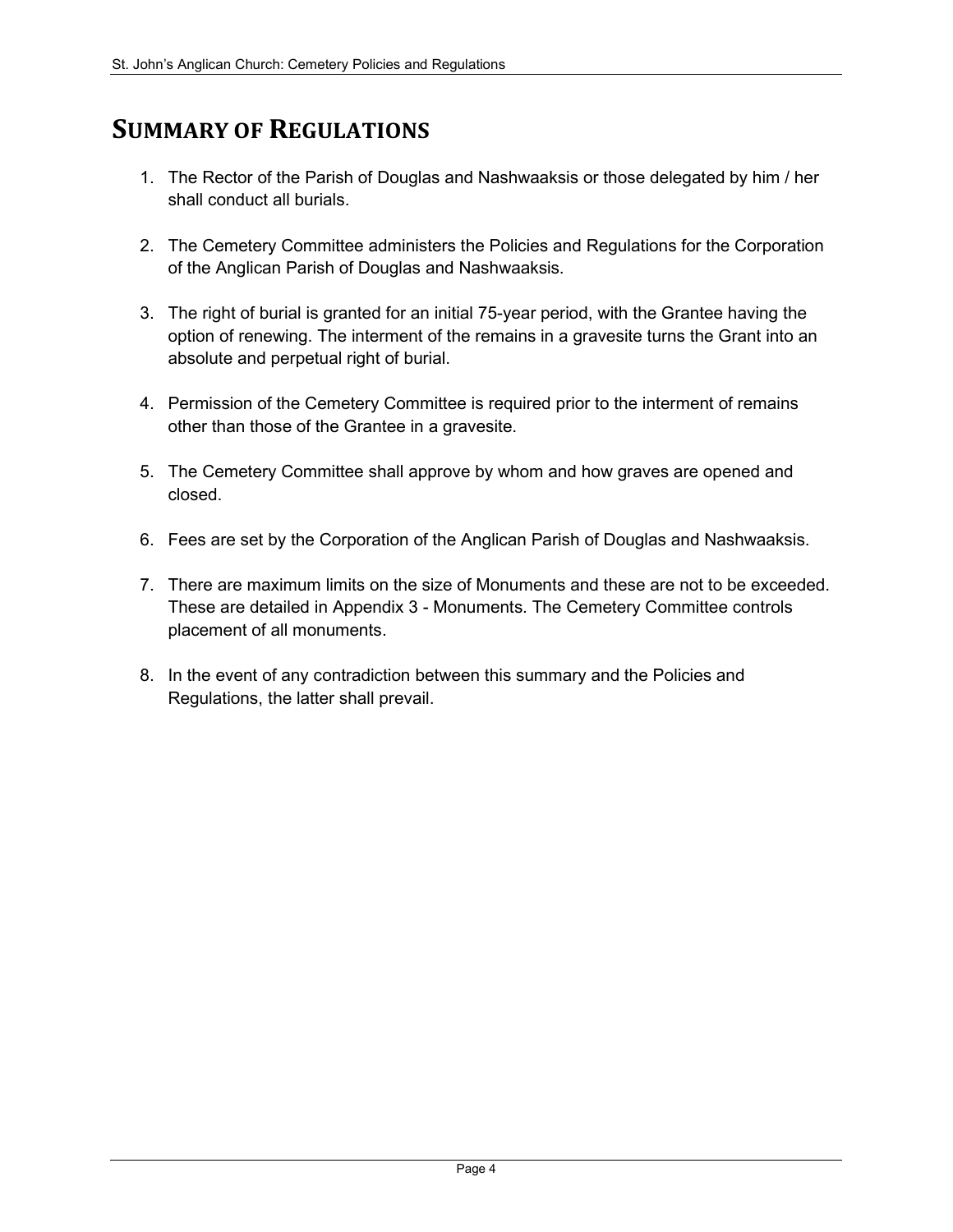## **POLICIES**

- 1. The land owned by the Corporation of the Anglican Parish of Douglas and Nashwaaksis and designated by them for use as a cemetery and any extension thereto shall be known as the Church of St. John the Evangelist Cemetery.
- 2. The Church of St. John the Evangelist Cemetery is a Consecrated Christian Burial Ground as will be any future expansion.
- 3. The "Corporation" shall administer The Church of St. John the Evangelist Cemetery, primarily for members of the Anglican Parish of Douglas and Nashwaaksis. However, gravesites may be made available to non-parishioners (non-members) with the percentage of total gravesites so available to be established by the Corporation from time to time.
- 4. The Church of St. John the Evangelist Cemetery shall be administered, managed, and operated by the Corporation of the Anglican Parish of Douglas and Nashwaaksis, which consists of the Rector, Church Wardens, and Vestry and is hereinafter called the "Corporation".
- 5. The Corporation shall establish policies, regulations, and fees and make any amendments to the same for the administration of St. John the Evangelist Cemetery.
- 6. The Corporation shall appoint a Cemetery Committee as detailed in Regulation 2, with the appointments affirmed annually. This Cemetery Committee is hereinafter called "the Committee". The Committee will administer the policies and regulations established by the Corporation and be responsible for the day to day operation of The Church of St. John the Evangelist Cemetery.
- 7. The Church of St. John the Evangelist Cemetery shall be developed in an orderly fashion, according to plan as approved by the Corporation of the Church of St. John the Evangelist.
- 8. The Corporation shall administer all Perpetual Care Trust Funds.
- 9. The Corporation shall make such rules and regulations for the government of the grounds, or the management or conduct of The Church of St. John the Evangelist Cemetery, or any gravesite within the same as it may deem requisite and proper to secure and promote the general objects of The Church of St. John the Evangelist Cemetery as herein set forth, and alter or amend the same from time to time including, but not limited to, the altering or laying out of any walks or avenues in St. John the Evangelist Cemetery and the changing of the layout of gravesites not granted or in which no remains have been interred.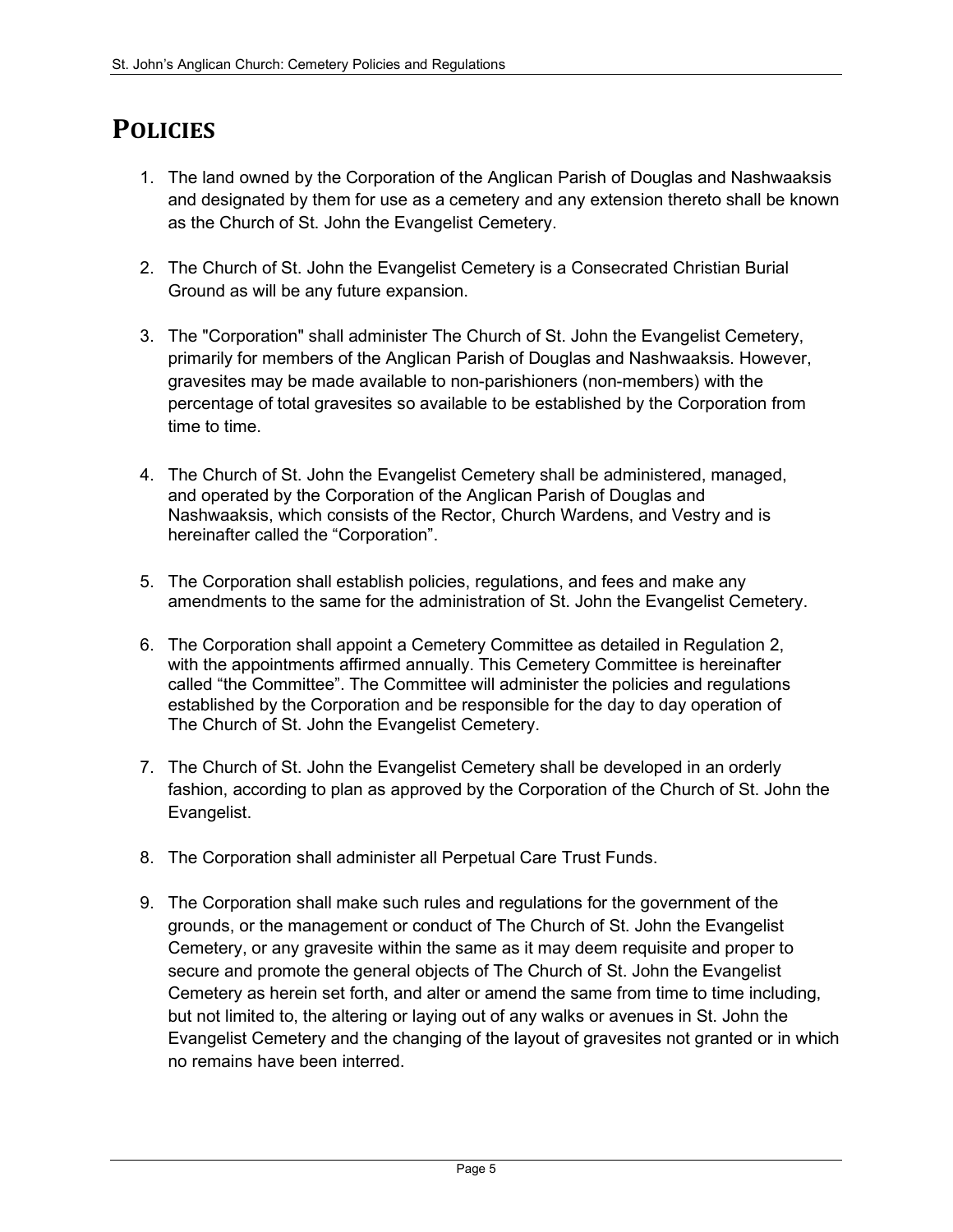## **REGULATIONS**

- 1. All interments shall be conducted by the Rector of the Parish of Douglas and Nashwaaksis or by Clergy designated by him as specified in the Deed of Consecration of The Church of St. John the Evangelist Cemetery issued by the Bishop of Fredericton.
- 2. The Committee shall:
	- a. Administer the Policies and Regulations of The Church of St. John the Evangelist Cemetery.
	- b. Consist of at least two members plus the Rector.
	- c. Submit an annual report to the Corporation.
	- d. Ensure proper operation of The Church of St. John the Evangelist Cemetery by keeping the maps, records and accounts specified by the Corporation up to date.
	- e. Perform the duties required to ensure the efficient yearly maintenance of the cemetery grounds. These are to be done by the use of volunteers and the hiring of qualified personnel as may be required.
	- f. The Parish Treasurer shall administer the collection and deposit of all fees and charges.
	- g. Have authorization to sign grants with the signature of only two members of the Committee necessary to complete the Grant on behalf of St. John the Evangelist Cemetery.
- 3. Ownership of the land on which the cemetery gravesites are located remains with the Corporation. The Corporation, as Grantor, shall grant the right of burial of approved burial gravesites subject to the following conditions:
	- a. The initial period of the grant shall be for 75 years. The Grantee may renew this grant for similar periods at no additional costs by advising the Committee. If not renewed all rights to the burial gravesite including right of burial are relinquished and revert back to the Corporation.
	- b. As per Policy 11, the interment of remains, subject to the Policies and Regulations of The Church of St. John the Evangelist Cemetery, has the effect of changing the Grant of the right of burial into an absolute and permanent right of burial, that is, remains once buried remain interred.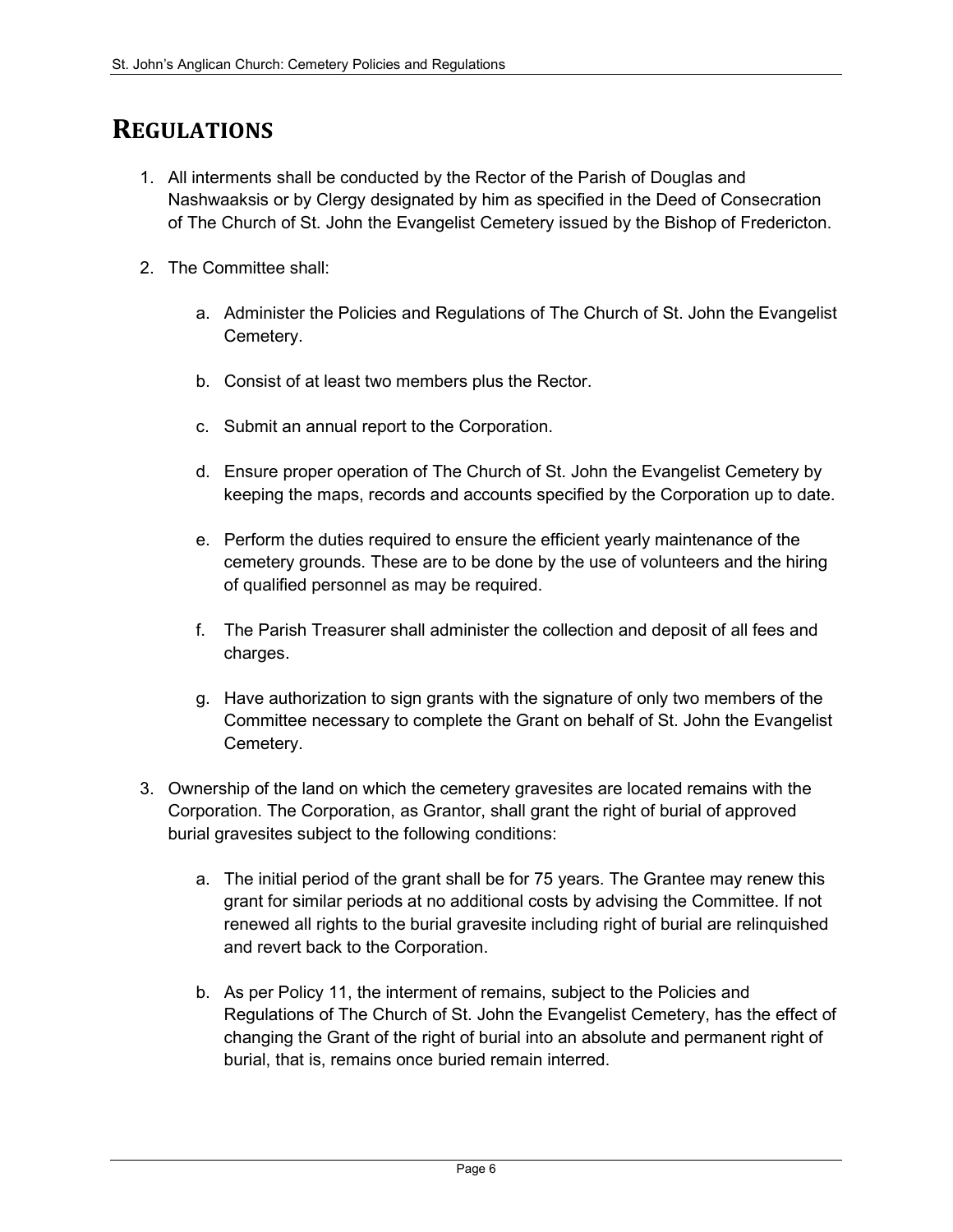- c. This Grant of the right of burial cannot be sold, assigned, bequeathed or otherwise conveyed except as detailed immediately below.
- d. The burial of the remains of a person or persons other than those of the Grantee of the rights of burial in a gravesite will not be allowed until a letter from the Grantee agreeing to such burial has been filed with the Committee and the Committee has concurred in writing to the Grantee or this has been specified in the grant.
- e. The Grantee or estate thereof may, at the absolute discretion of the Committee, relinquish the Grant to the Corporation. The Corporation shall at that time return the original grant fee (without interest) for this Grant to the Grantee or estate thereof.
- f. The Grantee may, at the absolute discretion of the Committee, exchange his/her right of burial in a gravesite to another gravesite, with the Grantee absorbing any extra costs attendant therewith.
- 4. Burial Gravesites shall:
	- a. Be 5 feet 0 inches wide and 10 feet 0 inches long (1.53 meters by 3.05 meters).
	- b. Have the right of burial granted singly or in multiples of one, (i.e. the cost of two is double that of one, etc.)
	- c. Be provided for cremated remains singly in a size 2 feet 6 inches by 2 feet 6 inches (0.765 meters by 0.765 meters) in a Memorial Garden section.
	- d. Be provided for stillborn and infant remains singly in a size 2 feet 6 inches by 2 feet 6 inches (0.765 meters by 0.765 meters) in a Memorial Garden section.
- 5. All burial gravesites:
	- a. locations together with that of all paths, roads, plantings, etc, shall be as per the Cemetery plan administered by the Committee.
	- b. boundary disputes shall be referred to the Committee whose decision is final.
- 6. The opening and closing of graves are subject to the following conditions:
	- a. They shall be performed only by those persons or companies, and only with equipment specifically approved to do so by the Committee, and only under their supervision.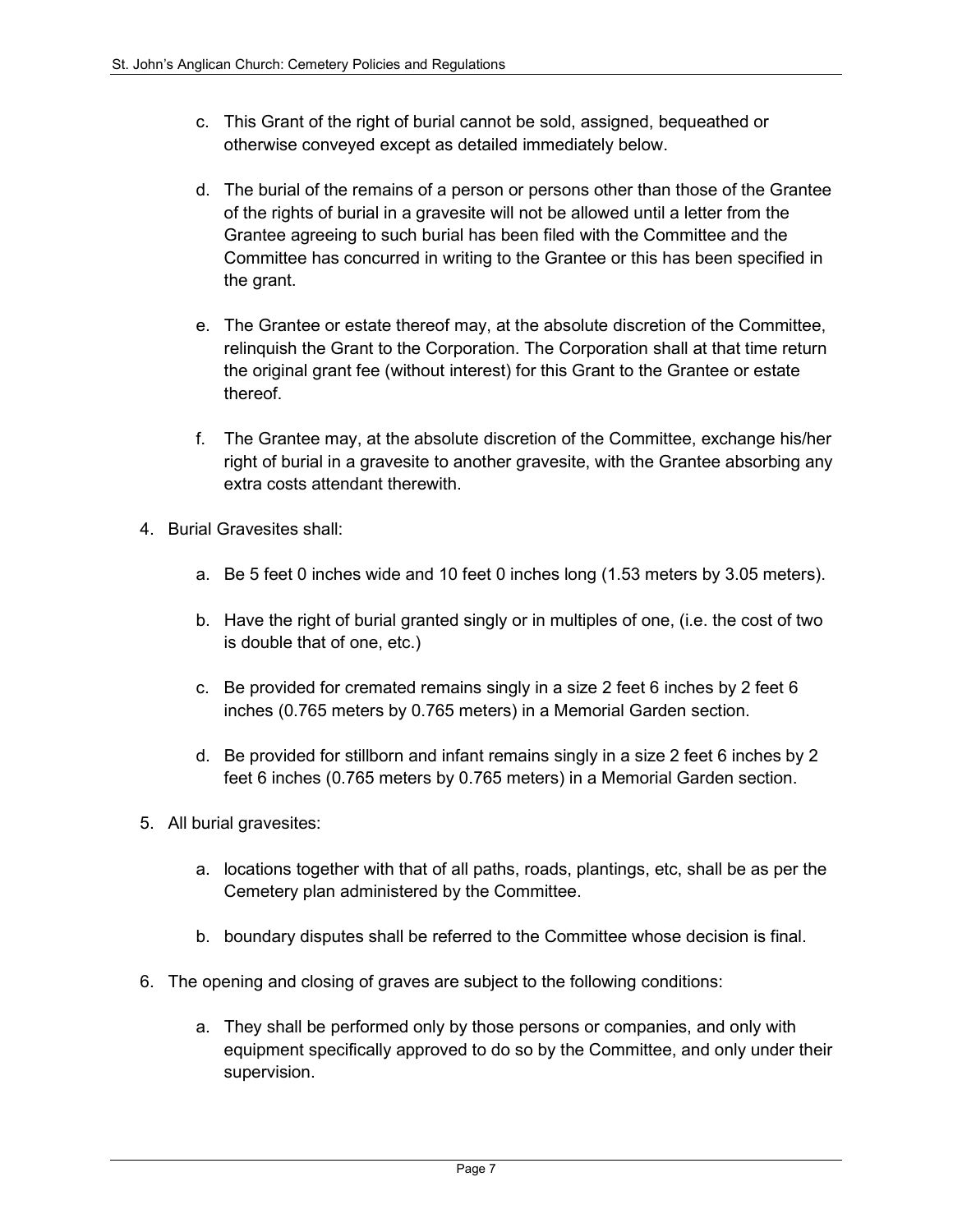- b. The fees and charges for opening and closing of graves shall be borne by the Grantee of the right of burial of such gravesite(s) or the estate of the deceased.
- c. All graves shall be opened and closed by whatever means permitted by the **Committee.**
- d. Internments
	- i. No interment may take place without the name, age, date of birth, date of death, place of residence and marital status of the person whose remains are to be interred being supplied to a member of the Committee.
	- ii. No interment may take place before sunrise or after sunset.
- e. Disinterment may be made only on the written consent of the Committee and the written consent of the Grantee of the gravesite or of the surviving spouse or children or parents or the executor of the estate of the person whose remains are interred and all such disinterment must be supervised by the Committee and comply with all regulatory bodies, orders and laws governing the same.
- f. Every grave shall be dug to a depth of at least 5 feet (1.52 meters). [The Cemetery Companies Act (O.C. 94-693) requires 23.62 inches (0.6 meters) cover over rough box.] Those digging graves shall keep at least six inches (15 centimeters) within the limits of the gravesite and prevent damage to the adjoining gravesites. The above mentioned clearance of six inches (15 centimeters) shall be generally observed in the digging of all graves.
- g. All surplus materials from opening the grave shall be removed from the site and placed in an approved area designated by the Committee.
- 7. Fees for burial in The Church of St. John the Evangelist Cemetery are subject to the following conditions:
	- a. The fee for granting of the right of burial shall be determined by the Corporation. This fee shall include Perpetual Care (see Appendix 2 – Definitions).
	- b. Schedule of fees is included with these Policies and Regulations as Appendix 1. In all instances the fees in effect are those determined by the Corporation and are subject to change without notice.
	- c. The Grantee of the right of burial in a gravesite or gravesites shall not have any rights in or to such gravesite or gravesites until the Grant fees have been paid in full.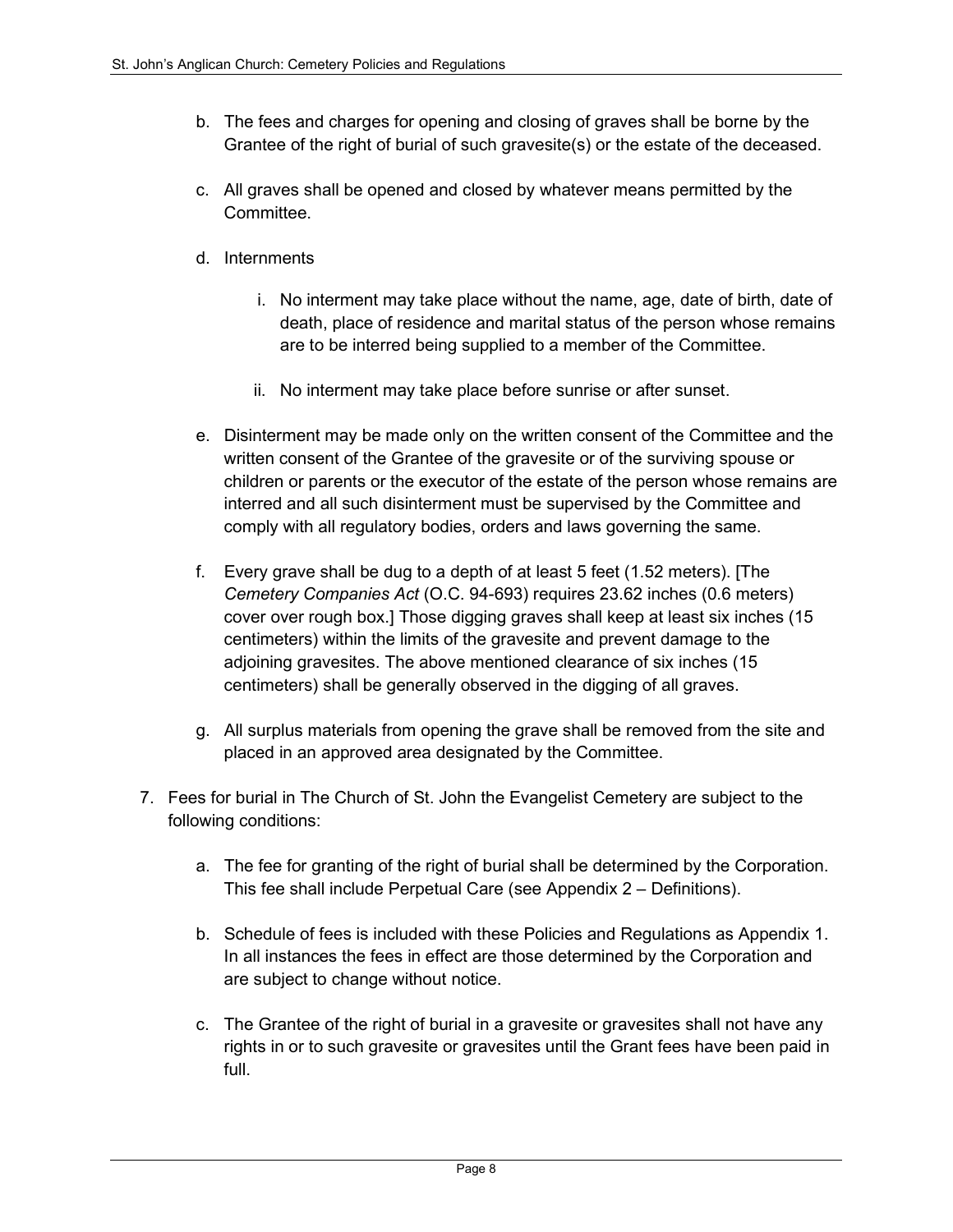- 8. The fees collected for the Grant of the right of burial and Perpetual Care shall be administered as follows:
	- a. Two-thirds shall be put in a trust fund account by the Corporation, with the income of the account applied towards the cost of keeping the grounds and gravesites in good order and condition and the grass cut, but does not provide for the up-keep of monuments and markers, which is the responsibility of the Grantee or the estates of the persons whose remains are interred in the gravesites on which the monuments are in place. The Committee may, at its sole discretion, authorize and have the Corporation pay for the repair of monuments and markers that have significantly deteriorated and/or constitute a safety hazard, but only in situations in which the family or estate of the persons interred cannot be located.
	- b. One-third shall be put in the Cemetery operating account by the Corporation and applied towards the maintenance, repairs, road and path construction, and any other operating expenses as approved by the Committee.
- 9. Contractors or workmen having work to do within The Church of St. John the Evangelist Cemetery must make known their business to a member of the Committee and obtain permission from the member before work is begun, and when once started the work shall be finished without delay. All contractors, builders and their employees are subject to the control of the Committee while within the Cemetery and shall conform to its directions. On neglect or refusal to do so, they may be prohibited from working in the Cemetery.
- 10. Undertakers, funerals or funeral processions on arriving at The Church of St. John the Evangelist Cemetery shall observe all requirements and will be subject to the orders and directions of the Committee.
- 11. Any complaints by Grantees or visitors shall be made to a Committee member and not to workmen on The Church of St. John the Evangelist Cemetery grounds, and controversies with workmen or others on the grounds are to be avoided.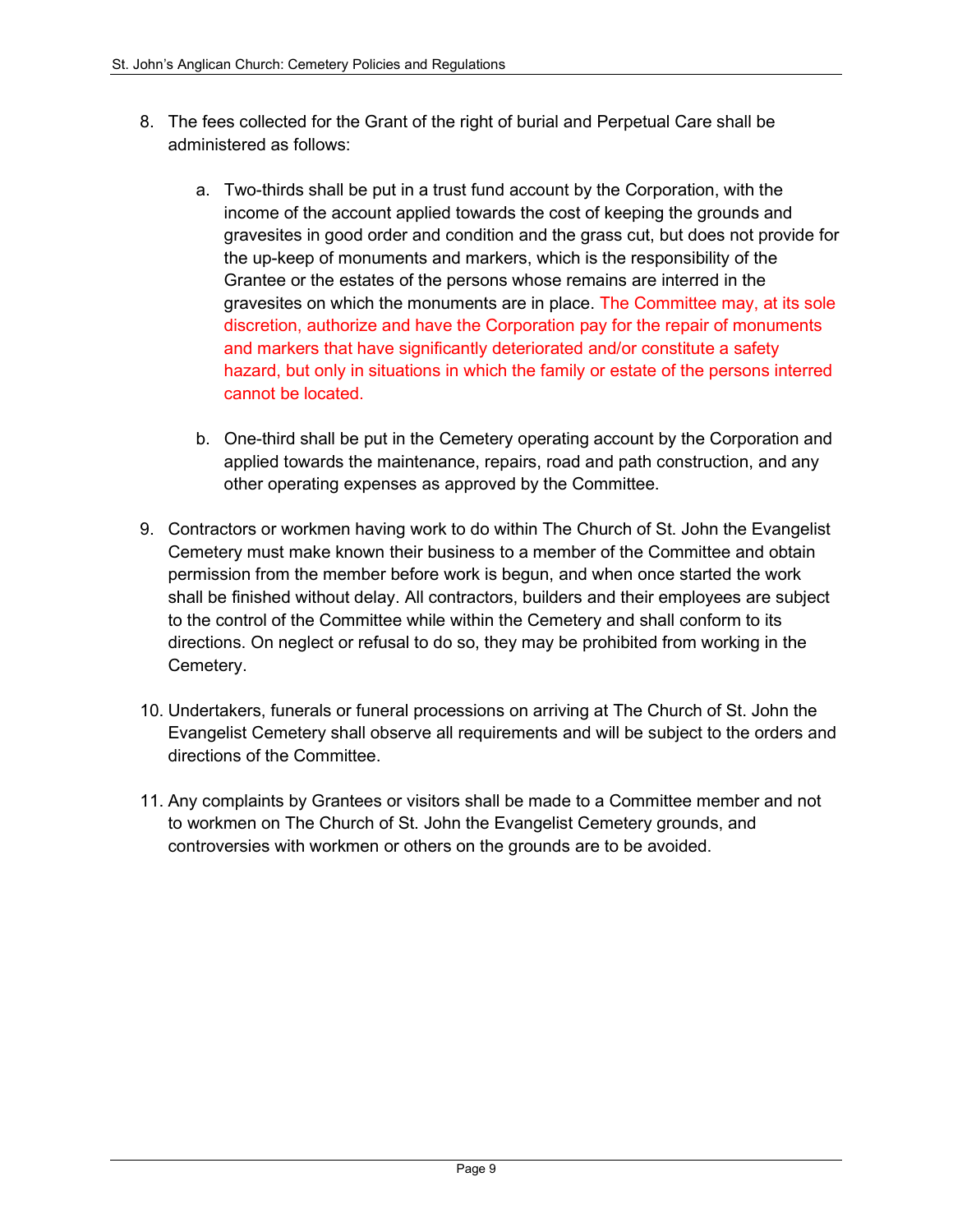## **MONUMENTS**

- 1. Monuments placed in The Church of St. John the Evangelist Cemetery are subject to the following conditions:
	- a. Monuments shall be of granite, marble or other natural stone. No monuments of a material not approved by the Committee shall be placed in The Church of St. John the Evangelist Cemetery.
	- b. Monuments shall be of a size that conforms proportionately to the size of the burial gravesites and in no instance shall they exceed the maximum dimensions specified in Appendix 3 attached.
	- c. Monuments shall be placed on concrete footings or pads commonly referred to as patio stones of a size as specified in Appendix 3 attached.
- 2. Only one monument shall be erected on a gravesite or on any number of adjacent gravesites held by the same Grantee except by special permission of the Committee.
- 3. Prior to the placement of any monument the Committee shall be consulted and advised of:
	- a. The Company from whom the monument is purchased.
	- b. By whom the monument is to be installed.
	- c. The fact that a member of the Committee has confirmed the location of placement as correct.
- 4. Any individuals or company installing monuments shall be liable for any damage to The Church of St. John the Evangelist Cemetery, its grounds or other monuments.
- 5. The Committee may itself, or may permit monument companies and their installers, to make leveling and other adjustments of monuments from time to time as may be deemed necessary for appearance and safety.
- 6. Neither the Corporation nor the Committee shall in any way be responsible for any maintenance, repair, or damage to a monument from any cause. All maintenance shall be the responsibility of the purchaser of the monument or the Grantee of the right of burial in the gravesite(s) on which it is situated or the estate(s) of the deceased interred in the gravesite(s). The only permitted exception to this, as mentioned in Regulation 8(a), is when the family or estate of the person interred cannot be located and the Committee has approved that the monument be repaired due to significant deterioration of the monument and/or safety concerns.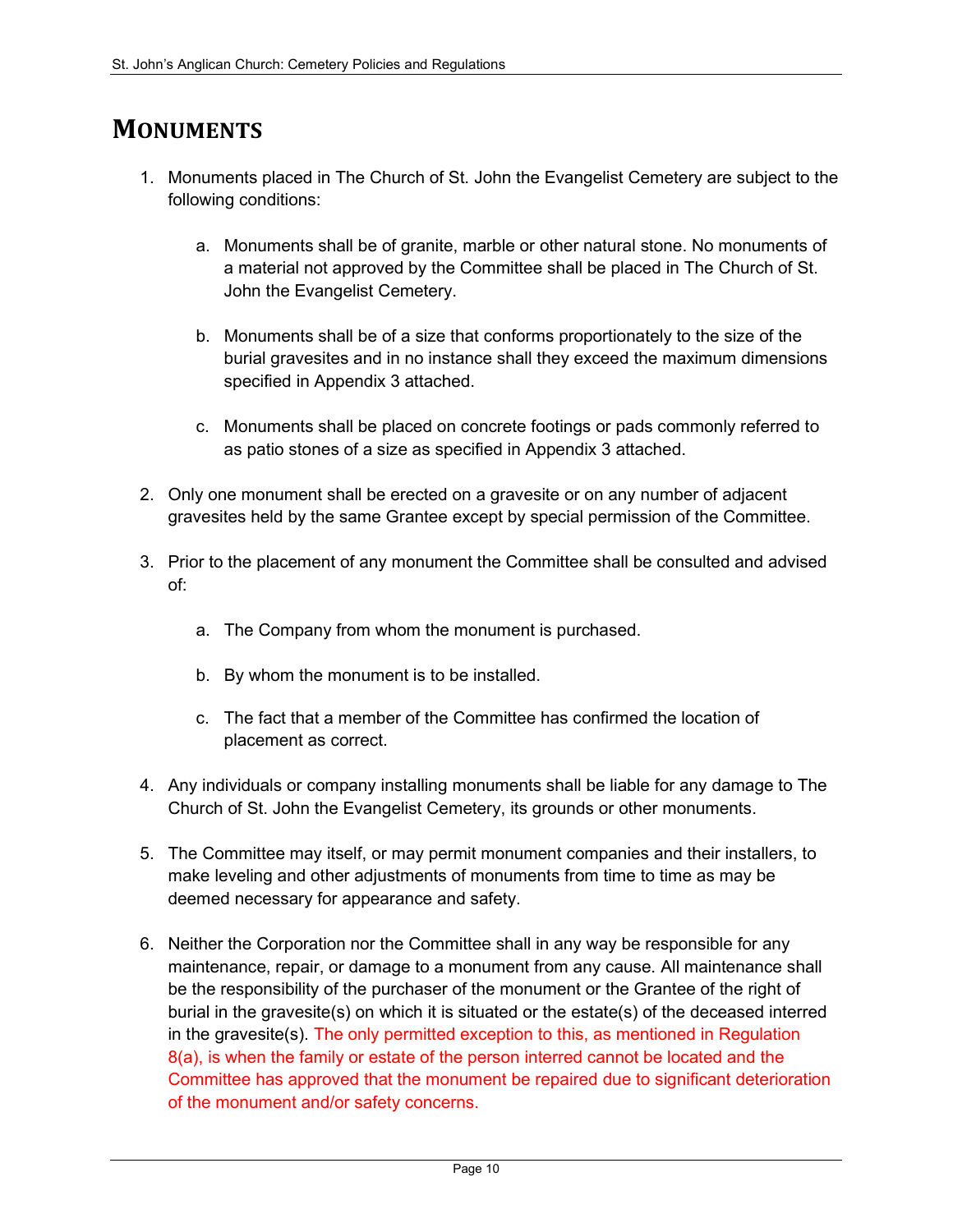- 7. If any monument or other structure whatsoever or any inscription shall be placed in or upon any gravesite in The Church of St. John the Evangelist Cemetery contrary to the Law of New Brunswick or City of Fredericton or that shall be determined by the Committee to be offensive or improper or injurious to the surrounding gravesites, the Committee shall have the right, and it shall be its duty, to enter upon such gravesites and remove same.
- 8. A monument shall be permitted on gravesites specifically designated for cremated remains, 2 feet 6 inches by 2 feet 6 inches (0.765 metres by 0.765 metres) Those wishing to inter cremated remains in the Memorial Garden can place a monument at ground level not to exceed 18 inches long by 10 inches wide by 4 inches deep.
- 9. A Memorial Garden section will function as follows:
	- a. The Memorial Garden Section will be subdivided into size 2 feet 6 inche by 2 feet 6 inche (0.765 metre by 0.765 metre) gravesites for the interment of cremated remains.
	- b. All costs involved in having the inscription placed on Monuments are the responsibility of the Grantee of the right of burial or of the person for whom the inscription is placed or the estate of either.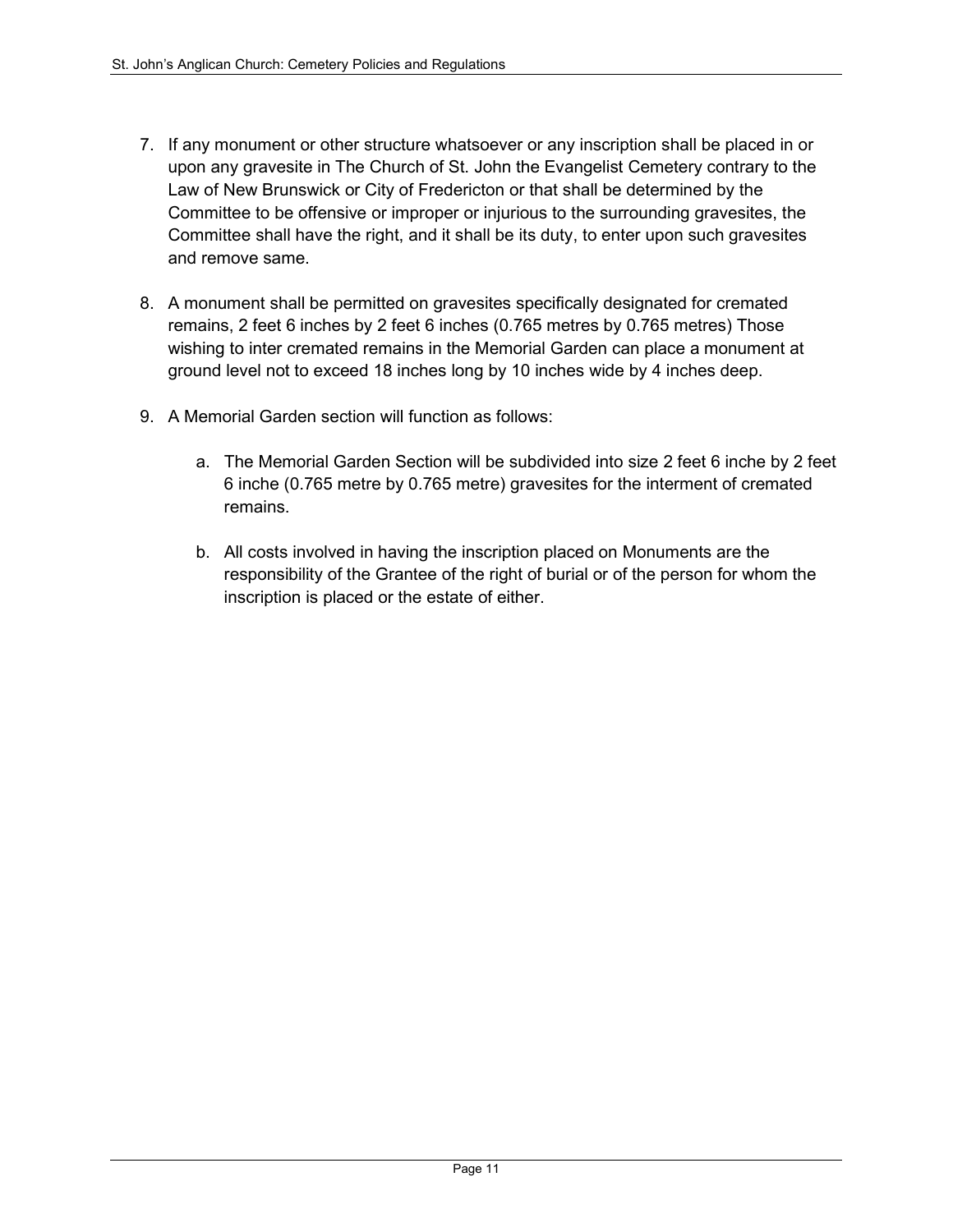## **PROHIBITIONS**

In the best interest and protection of a Grantee of a right of burial together with that of The Church of St. John the Evangelist Cemetery, along with the good and orderly operation of the same, all persons while within the cemetery grounds are forbidden from:

- a. Erecting or installing memorials, even for temporary use, of cement, artificial stone, composition, plastic, wood, tin, iron or steel.
- b. Disturbing the quiet and good order of The Church of St. John the Evangelist Cemetery by noise or improper conduct.
- c. Gathering flowers or damaging any growing plant, shrub or tree.
- d. Operating snowmobiles, all-terrain vehicles, motorcycles or bicycles including operation on any road or path.
- e. Operating any motor vehicle at unreasonable speed or on grounds other than roads provided for its use.
- f. Bringing or using within The Church of St. John the Evangelist Cemetery any food, refreshments, beverages, or drugs of any kind, including cigarettes or cannabis.
- g. Bringing dogs or other animals except on a leash into The Church of St. John the Evangelist Cemetery.
- h. Permitting dogs to leave feces without picking up and removing same from the cemetery grounds.
- i. Placing any encumbrance of any kind to the maintenance of The Church of St. John the Evangelist Cemetery (especially fences, chains, posts, high comer markers etc.).
- j. Placing any structure, monument, fixture, etc. that does not comply with the Policies and Regulations of the Church of St. John the Evangelist Cemetery and anything so placed will be removed at the Grantee's or his/her estate's expense.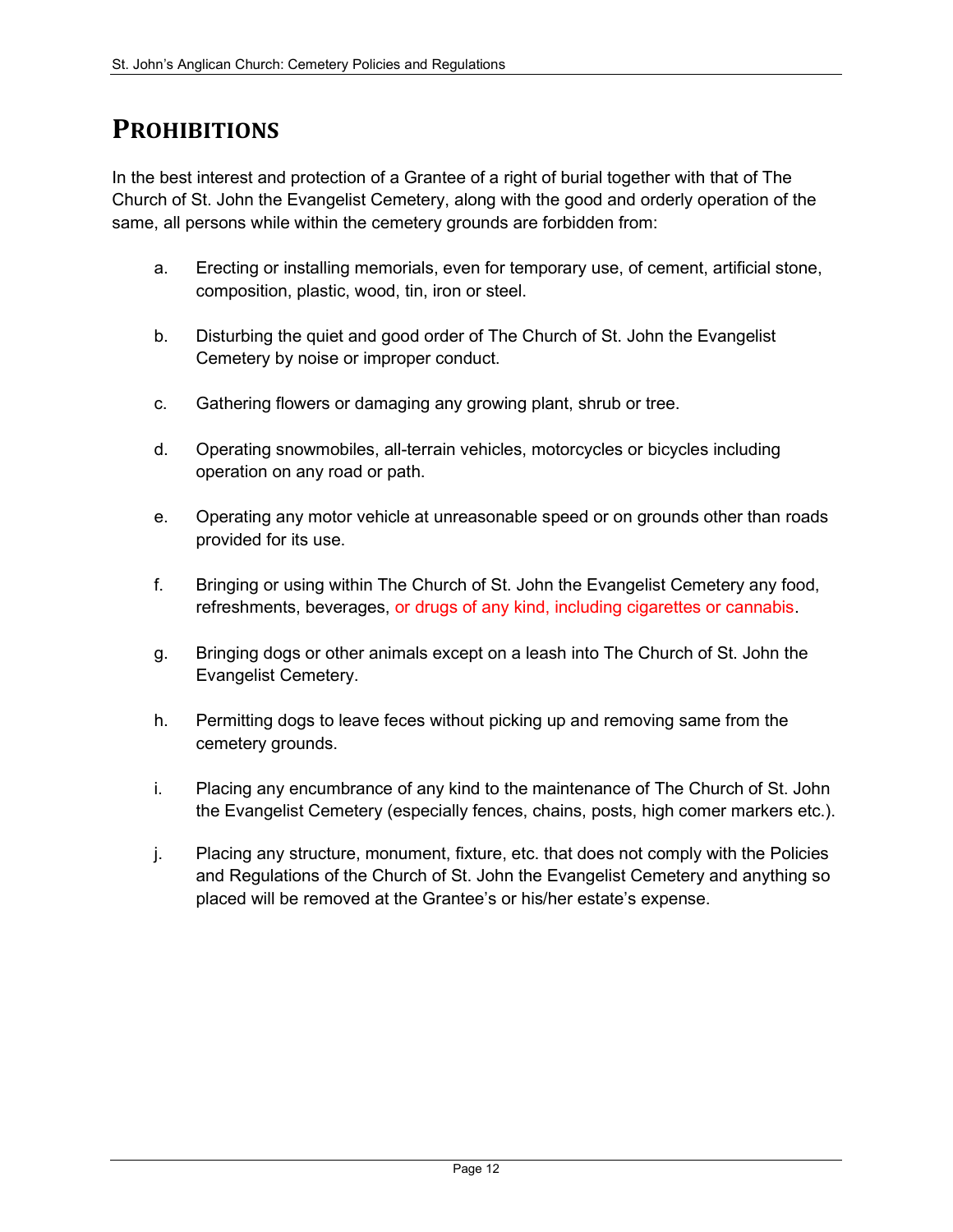## **MISCELLANEOUS**

- 1. As indicated in Policy 10, the Corporation and the Committee may correct, or have corrected, any and all errors that may be made by it or others concerning all aspects of the management and operation of The Church of St. John the Evangelist Cemetery.
- 2. The Corporation and the Committee shall comply with all applicable regulations concerning cemeteries (church, municipal, provincial as well as The Church of St. John the Evangelist Cemetery Policies and Regulations).
- 3. The Committee may require at least 24 hours notice prior to any interment and at least one week's notice prior to any disinterment or removal of any monuments.
- 4. The Corporation and the committee expressly disclaim liability for any injuries sustained by anyone while in, on or traversing the grounds of The Church of St. John the Evangelist Cemetery for whatever reason.
- 5. The Corporation and the committee expressly disclaim all responsibility and liability for any loss, damage, or injury to any person or thing caused by any means beyond their reasonable control.
- 6. The Committee shall not allow the planting of trees or shrubs and will preserve and maintain landscape features as may be identified in the Committee's approved plan of The Church of St. John the Evangelist Cemetery.
- 7. To ensure neatness and preserve the beauty of The Church of St. John the Evangelist Cemetery the Committee may remove all floral designs and any other removable mementos and objects placed upon graves and gravesites together with any flowers, weeds, low shrubs, plants or herbage of any kind from the cemetery. This may be done when in the judgment of the Committee they may become unsightly, dangerous, diseased or detrimental to, or when they do not conform to the adopted regulations of, The Church of St. John the Evangelist Cemetery or when the roots or foliage of any of the aforementioned shall interfere with the adjacent gravesite.
- 8. The Committee may close off any road or path in The Church of St. John the Evangelist Cemetery for safety, control, maintenance or any reason deemed necessary and appropriate by it.
- 9. All persons visiting The Church of St. John the Evangelist Cemetery shall observe the rules that are or may be adopted for the regulation of visitors by the Corporation.
- 10. The Committee shall issue to a grantee a grant of right of burial for each gravesite for cremated remains granted. This Grant shall: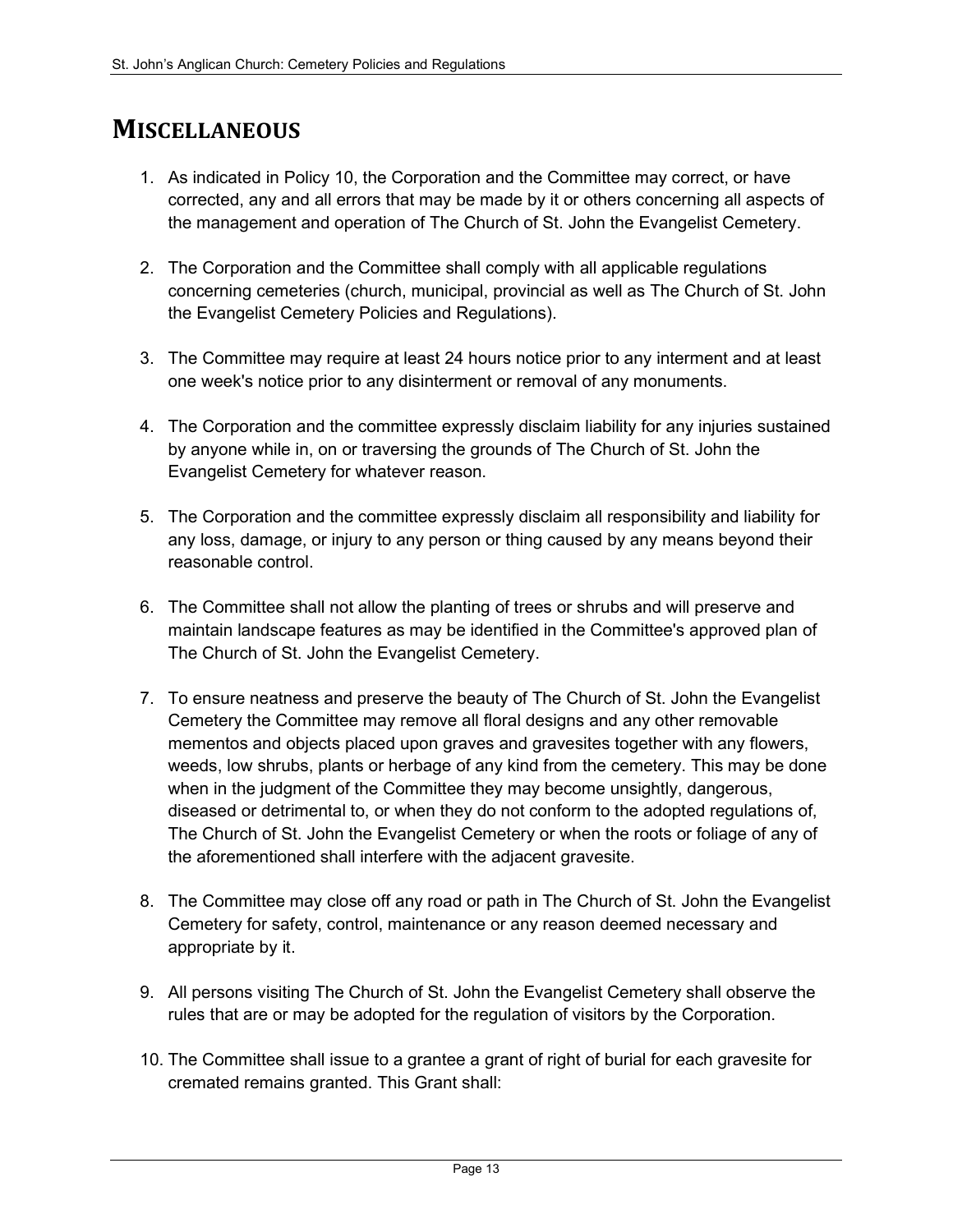- a. Identify the gravesite in which the right of burial is the gravesite designation given on the gravesite plan maintained by the Committee listing section, row and gravesite number. [A small map of The Church of St. John the Evangelist Cemetery with the name of the person whose remains are to be interred in the gravesite specified shall be provided.]
- b. Specify the name of the Grantee.
- c. Detail the type of gravesite and size.
- d. Include the date of the Grant.
- e. Include the amount of the fee and sum paid.
- f. If applicable, list the name of the person whose remains are to be interred in the gravesite if not those of the grantee and an indication of the Committee's approval as per Regulation 3. (c) and (d).
- g. Indicate the Grantee's agreement to abide by and be governed by the Policies and Regulations of The Church of St. John the Evangelist Cemetery.
- h. Contain the signature of a Committee member authorized to complete the Grant by the Corporation
- i. Contain the signature of the grantee acknowledging receipt of:
	- i. the Grant; and,
	- ii. a copy of the Policies and regulations of The Church of St. John the Evangelist Cemetery.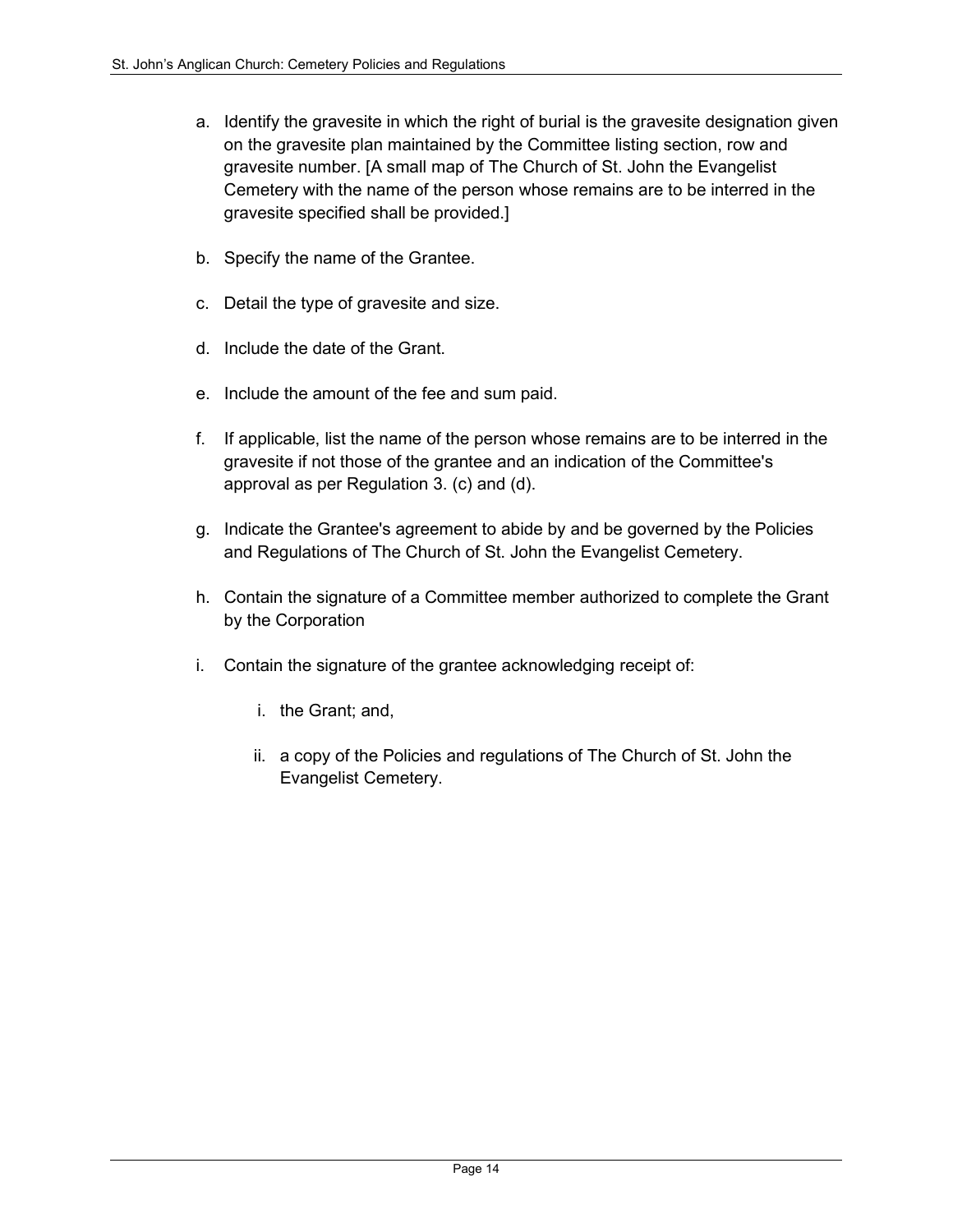# APPENDIX 1: FEES

- 1. Grant of right of casket burial with perpetual care is \$600 per gravesite (5 feet by 10 feet or 1.53 metres by 3.05 metres). A monument shall be allowed (see Appendix 3 – Monuments).
- 2. Grant of right of cremation burial with perpetual care is \$600 per gravesite, (5 feet by 10 feet or 1.53 metres by 3.05 metres). A monument shall be allowed (see Appendix 3 – Monuments). This cremation gravesite shall accommodate a maximum of six (6) urns.
- 3. (a) Grant of right of single or multiple cremation burials with perpetual care: \$200 per gravesite, one (1) urn. Size 2 feet 6 inches by 2 feet 6 inches(0.765 metres by 0.765 metres) anywhere in the cemetery.

(b) The Memorial Garden, in Section "B", contains 48 cremation gravesites with dimensions of 2 feet 6 inches by 2 feet 6 inches (0.765 metres by 0.765 metres). Inscriptions shall be subject to some restrictions (see Appendix 3 – Monuments).

- 4. All gravesites in the cemetery shall receive perpetual care, either in the old or new section.
- 5. There is no annual maintenance fee. The committee shall decide any extra costs for maintenance, annual or otherwise, above the set fees.
- 6. The Committee shall determine fees for opening and closing cremation gravesites. The Funeral Home looking after a casket burial arranges for the opening and closing of the grave and covers the cost. The cemetery supplies backfill at our cost. The Cemetery Committee reserves the right to have input on this matter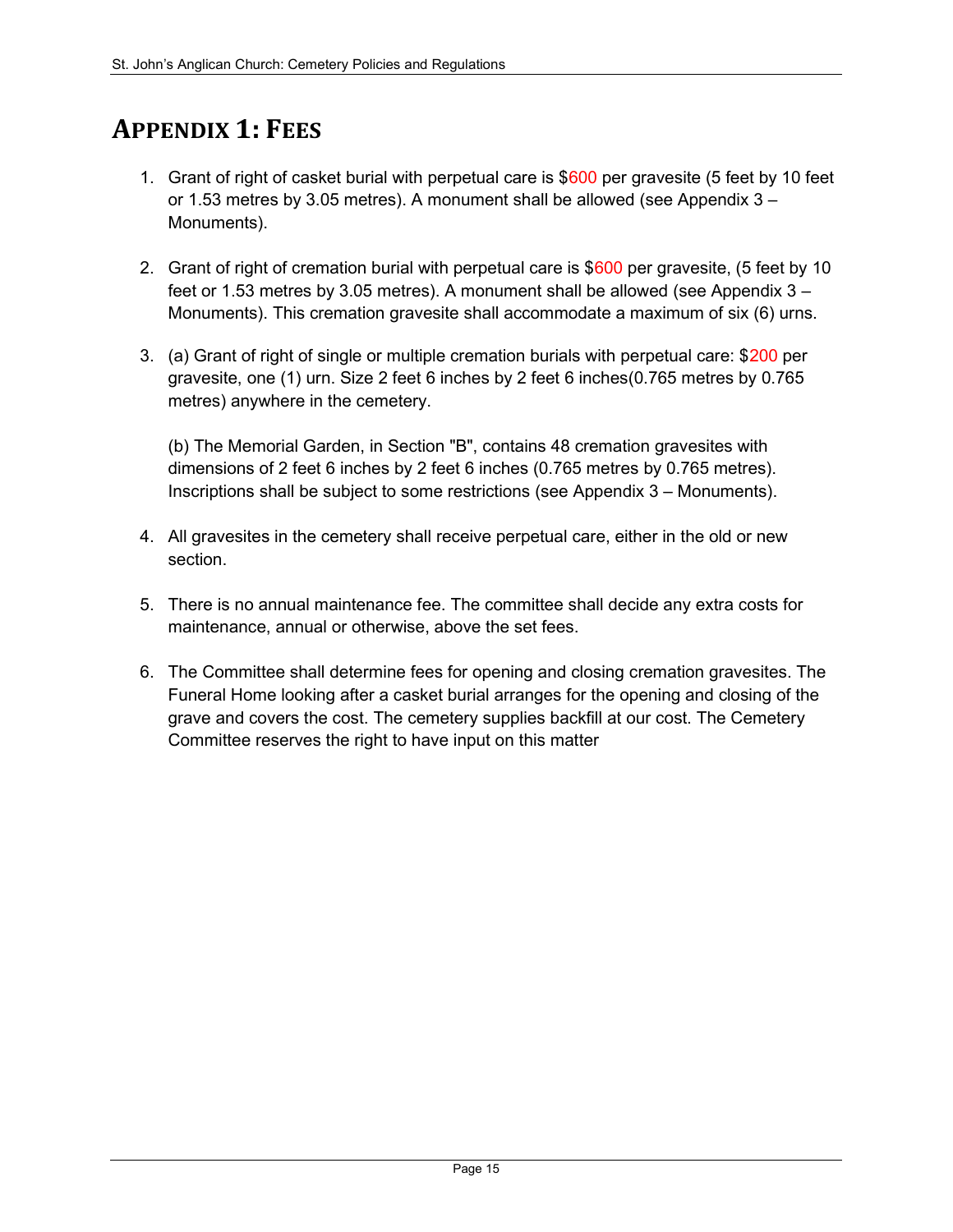# APPENDIX 2: DEFINITIONS

#### "Annual Maintenance" means:

- a) Cutting the grass, raking and cleaning the grounds as deemed necessary by the Committee.
- b) Leveling the grounds, seeding, fertilizing etc. as deemed necessary by the Committee.

"The Committee" means the Cemetery Committee appointed by the Corporation.

"The Corporation" means the Corporation of the Anglican Parish of Douglas and Nashwaaksis.

"The Grant of Right of Burial" means the document issued by the Committee which duly completed and signed and containing the information detailed in Miscellaneous Regulation 10 entitles the grantee or his/her approved designate(s) to the interment of his/her remains in the gravesite or gravesites for cremated remains specified in the grant subject to the Policies and Regulations of The Church of St. John the Evangelist Cemetery.

"The Memorial Garden, in Section B" means gravesites set apart by the Corporation and subdivided into gravesites for cremated remains in a Memorial Garden section.

"Perpetual Care" means that the Corporation will undertake to keep all gravesites in good order forever as far as possible per the Policies. For further clarity, "Perpetual Care" does not include the maintenance, up-keep, or repair of monuments.

"Gravesite" means a space of sufficient size to accommodate one adult interment. As determined and established by the Corporation (5 feet x 10 feet or 1.53 metres by 3.05 metres) is one gravesite and/or 4 feet by 8 feet (1.22 metres by 2.44 metres).

"Gravesite for Cremated Remains" means a space of sufficient size to inter such remains as determined and established by the Corporation. (2 feet 6 inches by 2 feet 6 inches or 0.765 metres by 0.765 metres) accommodating one urn.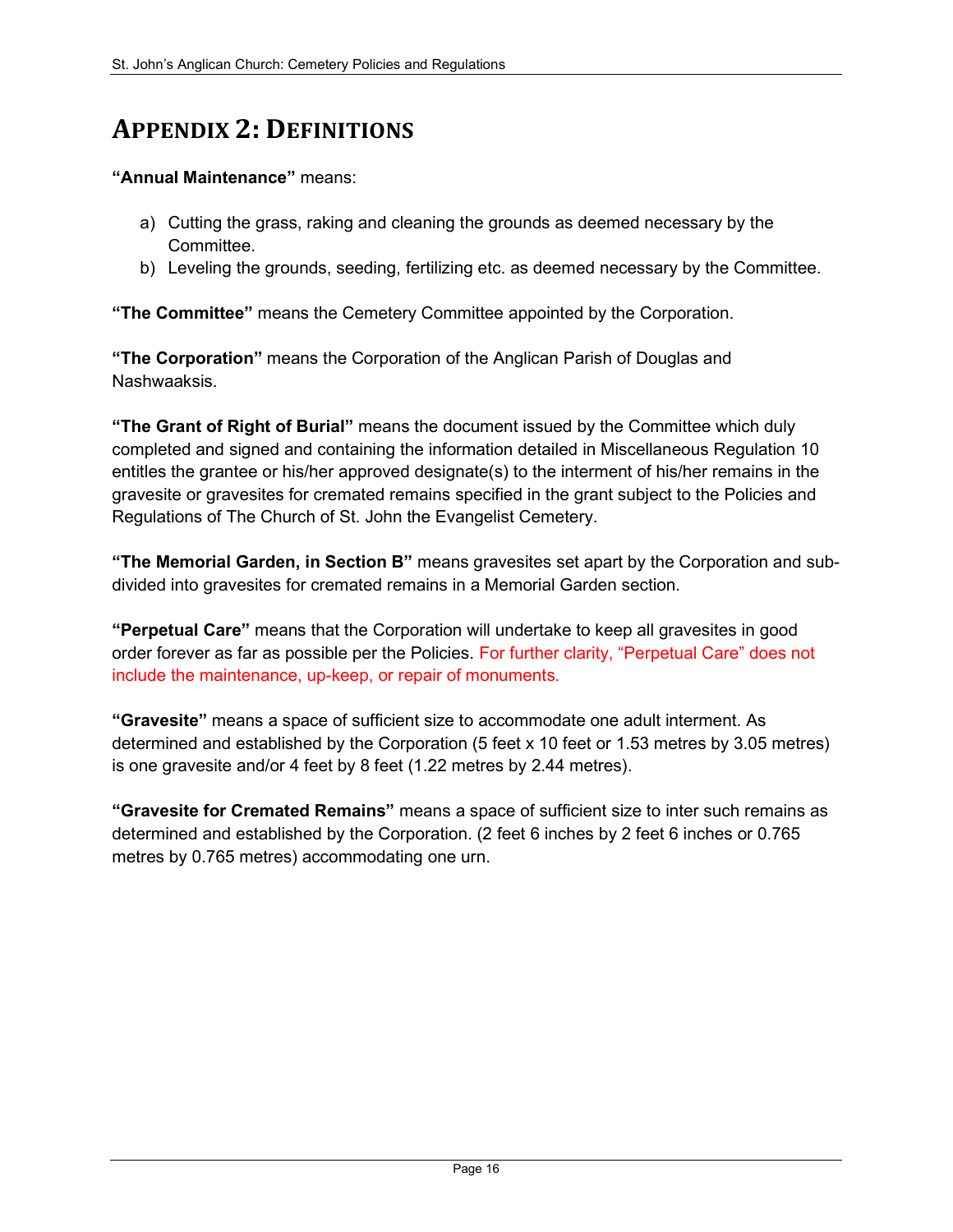# APPENDIX 3: MONUMENTS

- 1. Patio stones (2 foot x 2 foot concrete slabs) shall be used as a foundation under every base or monument in the quantity specified in Table A. The top of the patio stones shall be at ground level. The patio stones shall be centered along the top of the adjacent gravesites in the strip specified in the cemetery plan as being for monuments. If gravesites are adjacent on the short side (5 feet), the monument shall be placed in the centre. The base and monument shall be centered on the patio stones.
- 2. The base of any monument shall not extend more than 3 inches (7.6 centimetres) horizontally from the bottom edges of the monument, which sits upon it.
- 3. The height of any monument, including the base, shall not exceed thirty inches (76.24 centimetres).
- 4. The depth (thickness) of any monument, excluding the base, shall not exceed 10 inches (25.4 centimetres).
- 5. The width of any monument cannot exceed 50% of the gravesite width (5 feet width = 60 inches divided by two = 30 inches) maximum width of monument, single gravesite.
- 6. The Memorial Garden section monument shall be placed at ground level and hae a maximum size of 18 inches long by 10 inches wide by 4 inches deep.

Table A: Maximum Width of Monuments and Patio Stone Requirements

| <b>Number of Gravesites</b> | Maximum Width ("D")  | <b>Patio Stones Required</b> |
|-----------------------------|----------------------|------------------------------|
|                             | 30 inches (76.2 cm)  |                              |
|                             | 36 inches (91.5 cm)  |                              |
|                             | 42 inches (106.7 cm) | 3                            |
|                             | 48 inches (122.0 cm) | 3                            |
|                             | 60 inches (152.4 cm) | 3                            |

Note: Maximum height from top of patio stones to top of monument is 30 inches (76.2 cm)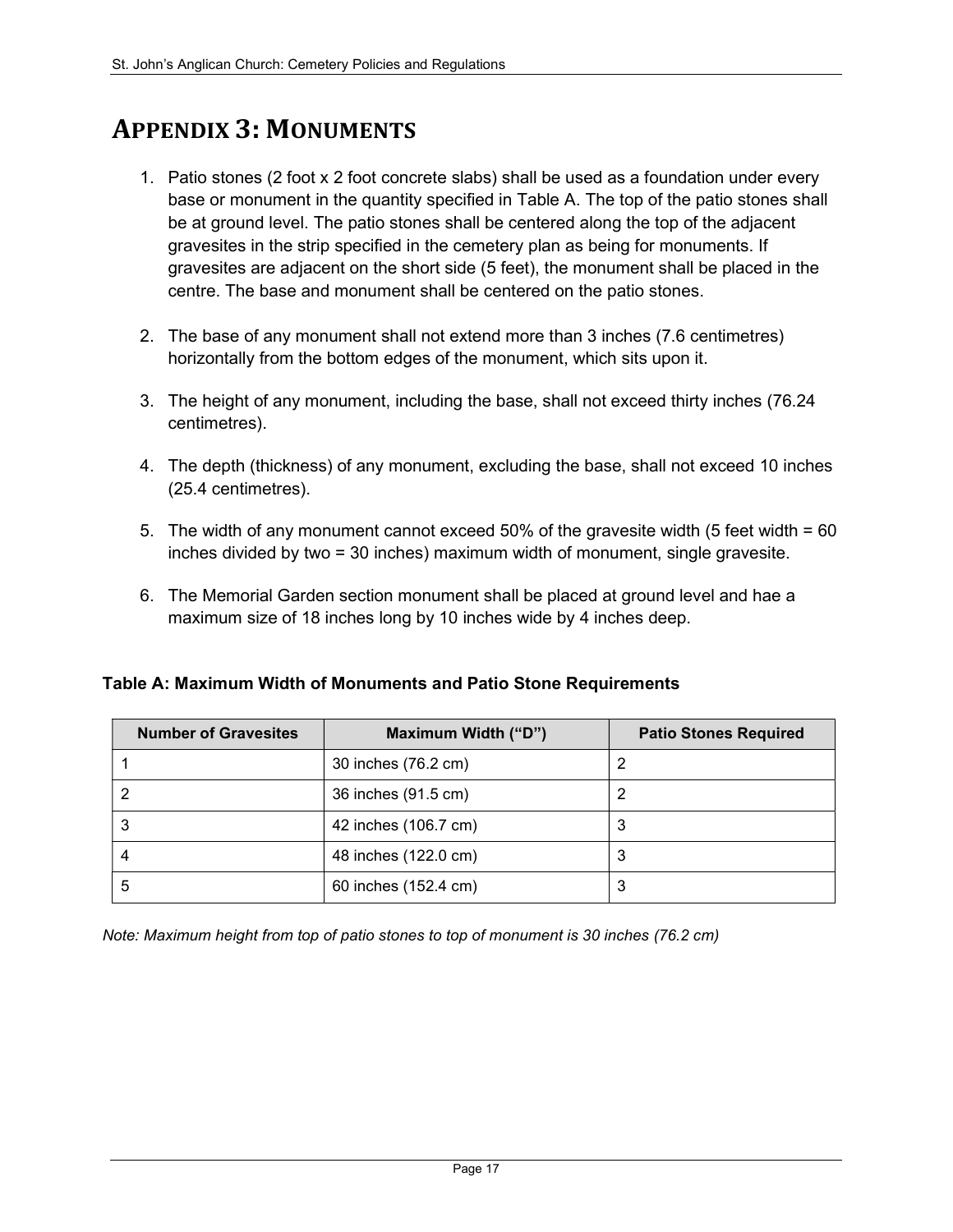# APPENDIX 4 – GRANT OF RIGHT OF BURIAL

THIS GRANT AGREEMENT, made this [day] of [MONTH], 20[YY], by and between:

 the Corporation of the Anglican Parish of Douglas and Nashwaaksis, herein after called the "Grantor",

AND

[NAME OF GRANTEE], whose address is [ADDRESS], [CITY], [PROVINCE], [POSTAL CODE], herein after called the "Grantee",

#### WITNESSETH THAT:

The grantor agrees to Grant to the Grantee, subject to the Policies and Regulations of The Church of St. John the Evangelist Cemetery, and for a period of75 years from the date above, the right of burial ingravesite:

Row:

Gravesite:

, in The Church of St. John the Evangelist Cememtery, which is [dimensions] in size and is for the purpose of:

|  | Casket Burial                             |
|--|-------------------------------------------|
|  | Interring Cremated Remains (6 urns)       |
|  | Interring Remains in the Memorial Gardens |

And the number of gravesites is [X], for a total fee of \$[amount].

#### AND THAT:

The remains are to be interred in said gravesite are those of the grantee save and except that by his / her signature affixed here at [GRANTEE's SIGNATURE], then Grantee is agreement to the internment of the remains of [Other Person to be interred] in said gravesite and that the signature of an authorized member of The Church of St. John the Evangelist Cemetery Committee below is their written approval of the same

#### AND THAT:

The Grantee agrees to abide by the Policies and Regulations of The Church of St. John the Evangelist Cemetery with his / her signature below indicating receipt of the same;